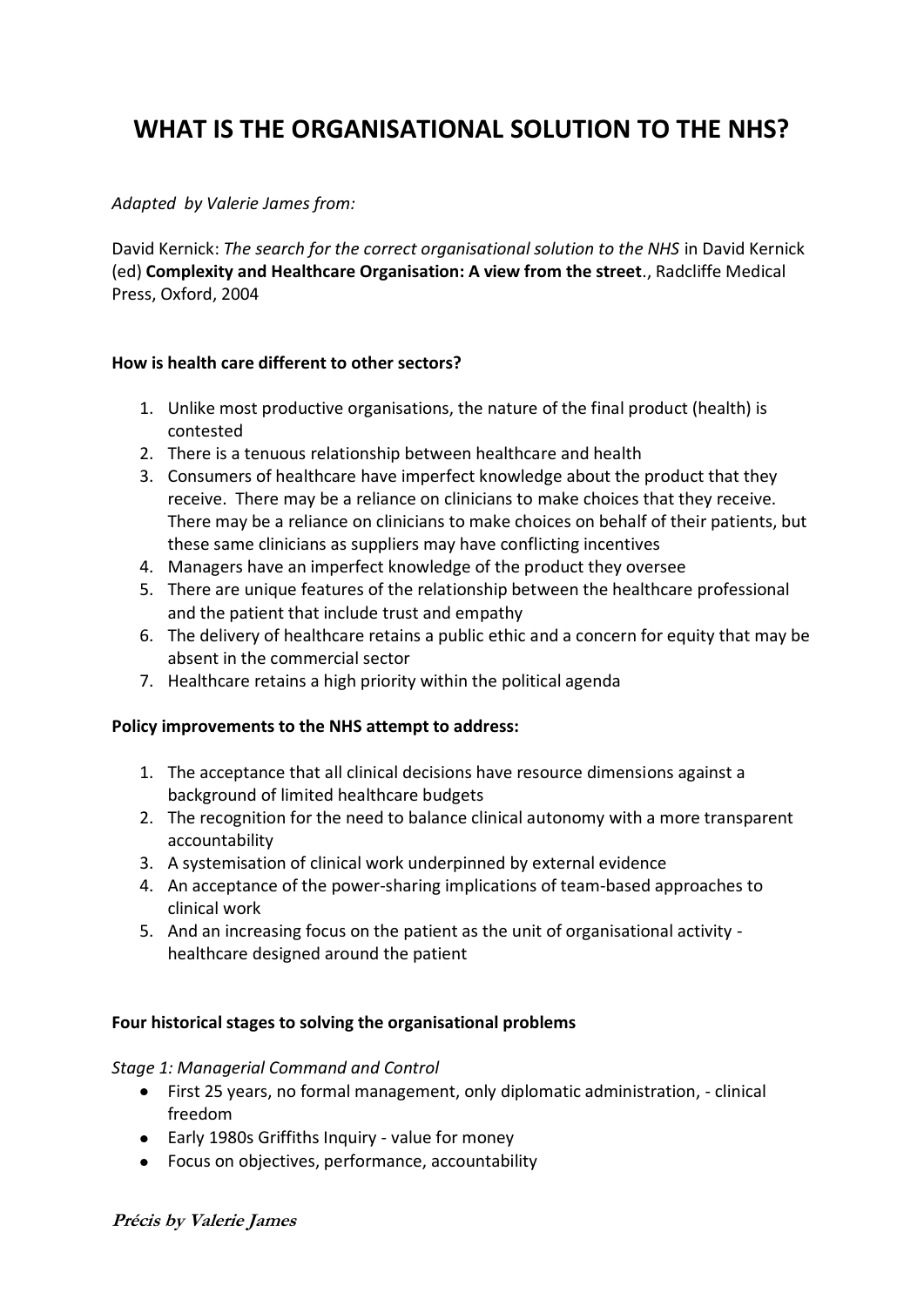Metaphor: the machine, with government pulling the levers- Linear hierarchy

## *Stage 2: from hierarchies to markets*

- Developing the purchaser-provider split, starting to use market forces to distribute resources
- Hierarchical control replaced with exchange through contracts set within a competitive environment
- Clinicians were seen as entrenched with no incentives to change and perverse incentives to maintain the status quo
- Thatcher government promoted the market approach separating the purchaser from the provider function, and GP fund holding practice within a quasi-market framework
- Professional allegiances were split, the public were confused, and there was considerable managerial conflict
- There were more rules and regulations and measurable changes were small
- Linear hierarchy

*Stage 3: integrating co-operation and competition - the Third Way*

- End of 1990s political consensus that a mixed economy based on co-operation and  $\bullet$ competition was desirable - Prof Antony Giddens - arguing for less rigid hierarchies needed for diverse needs of people.
- Promoted synergy between public and private sectors (1997 White Paper, *The New NHS: modern, dependable*) retained purchaser-provider split but with more collaboration with longer-term arrangements
- Balance between central direction and local autonomy
- Recognition of competition as a lever to efficient use of resources
- **Emphasis on longer term co-operation**
- Shift to a private sector management style away from a public service ethic
- Emphasis on patient involvement and empowerment
- Emphasis on national frameworks of care with subsequent monitoring  $\bullet$
- Modernisation Agenda used American influences, like placing the patient at the heart of the NHS
- Consolidated a reductionist approach to policy breaking the system down to constituent elements, engineering towards a pre-determined future
- Experts make the clinical guidelines and service frameworks
- Performance management strengthened
- Collaboration across professional boundaries preferred
- Doctors feeling disenfranchised, collaborations have been disappointing, mangers  $\bullet$ and clinicians both collude to avid the dissonance between top down performance management frameworks and the realities of the healthcare environment - the system does not seem to want to do as it's told
- Linear network